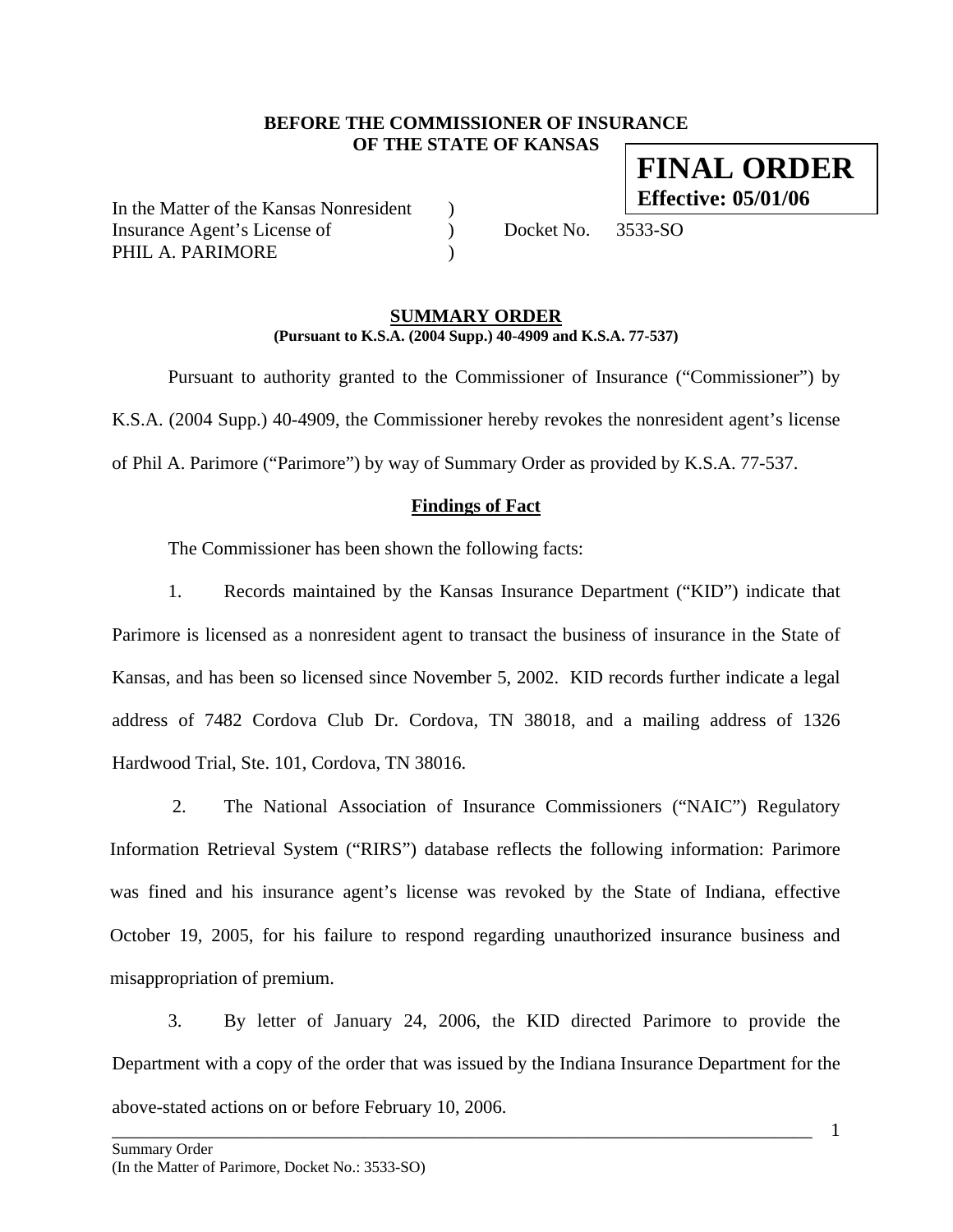4. On February 14, 2006, KID again wrote to Parimore informing him that he has failed to comply with the KID's January 24, 2006 request for document. KID further warns Parimore if he does not respond to KID's said request by February 28, 2006, his nonresident agent license shall be revoked.

5. To date, KID has not received any response from Parimore regarding the actions taken by state of Indiana.

## **Applicable Law**

6. K.S.A. (2004 Supp.) 40-4909(a) provides, in relevant part:

"The commissioner may deny, suspend, revoke or refuse renewal of any license issued under this act if the commissioner finds that the applicant or license holder has . . . (2) Violated: (A) Any provision of chapter 40 of the Kansas Statutes Annotated, and amendments thereto, or any rule and regulation promulgated thereunder; (B) any subpoena or order of the commissioner; . . . (9) Had an insurance agent license, or its equivalent, denied, suspended or revoked in any other state, district or territory." K.S.A. (2004 Supp.) 40-4909(a).

7. Administrative regulations require that a person licensed in this state as an insurance agent shall, within 30 days of the occurrence, report enumerated events to the Commissioner. Among these events are disciplinary action against the agent's license by the insurance regulatory official of any other state or territory and a change of address. K.A.R. § 40- 7-9.

8. The Commissioner may revoke any license issued under the Insurance Agents Licensing Act if the Commissioner finds that the insurable interests of the public are not properly served under such license. K.S.A. (2004 Supp.) 40-4909(b).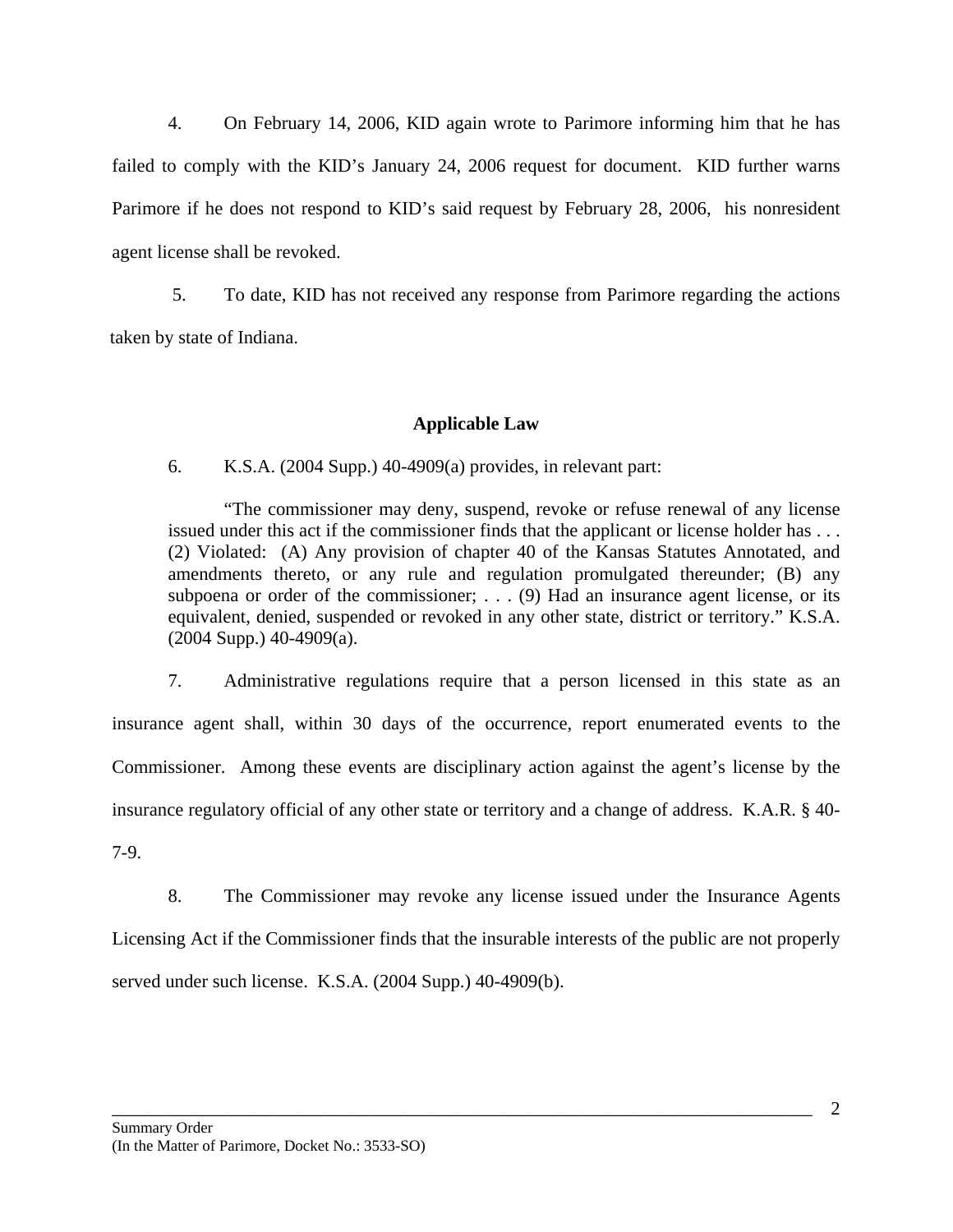#### **Conclusions of Law**

9. The Commissioner has jurisdiction over Parimore as well as the subject matter of this proceeding, and such proceeding is held in the public interest.

10. The Commissioner finds that Parimore's Kansas license may be revoked solely because he has had a license revoked in another state.

11. In addition, the Commissioner finds that Parimore failed to respond to KID's repeated inquiries about the state actions against his licenses in Indiana, despite clear notice that failure to do so may impact the status of his Kansas license, thereby violating the equivalent of a subpoena or order of the Commissioner.

12. The Commissioner further concludes that Parimore violated the administrative regulation requiring a licensed agent to report disciplinary action by other states within 30 days by failing to report the disciplinary actions in Indiana.

13. Accordingly, the Commissioner concludes that sufficient grounds exist for the revocation of the insurance agent's license of Phil A. Parimore pursuant to K.S.A. (2004 Supp.) 40-4909(a).

14. Moreover, the Commissioner finds that Parimore has demonstrated irresponsibility in the conduct of business by failing to report the disciplinary actions taken by Indiana to KID, and his insurance agent's license should be revoked pursuant to K.S.A. (2004 Supp.) 40-4909(b) for the protection of the insurable interests of the public.

15. Based on the facts and circumstances set forth herein, it appears that the use of summary proceedings in this matter is appropriate, in accordance with the provisions set forth in K.S.A. 77-537(a), in that the use of summary proceedings does not violate any provision of the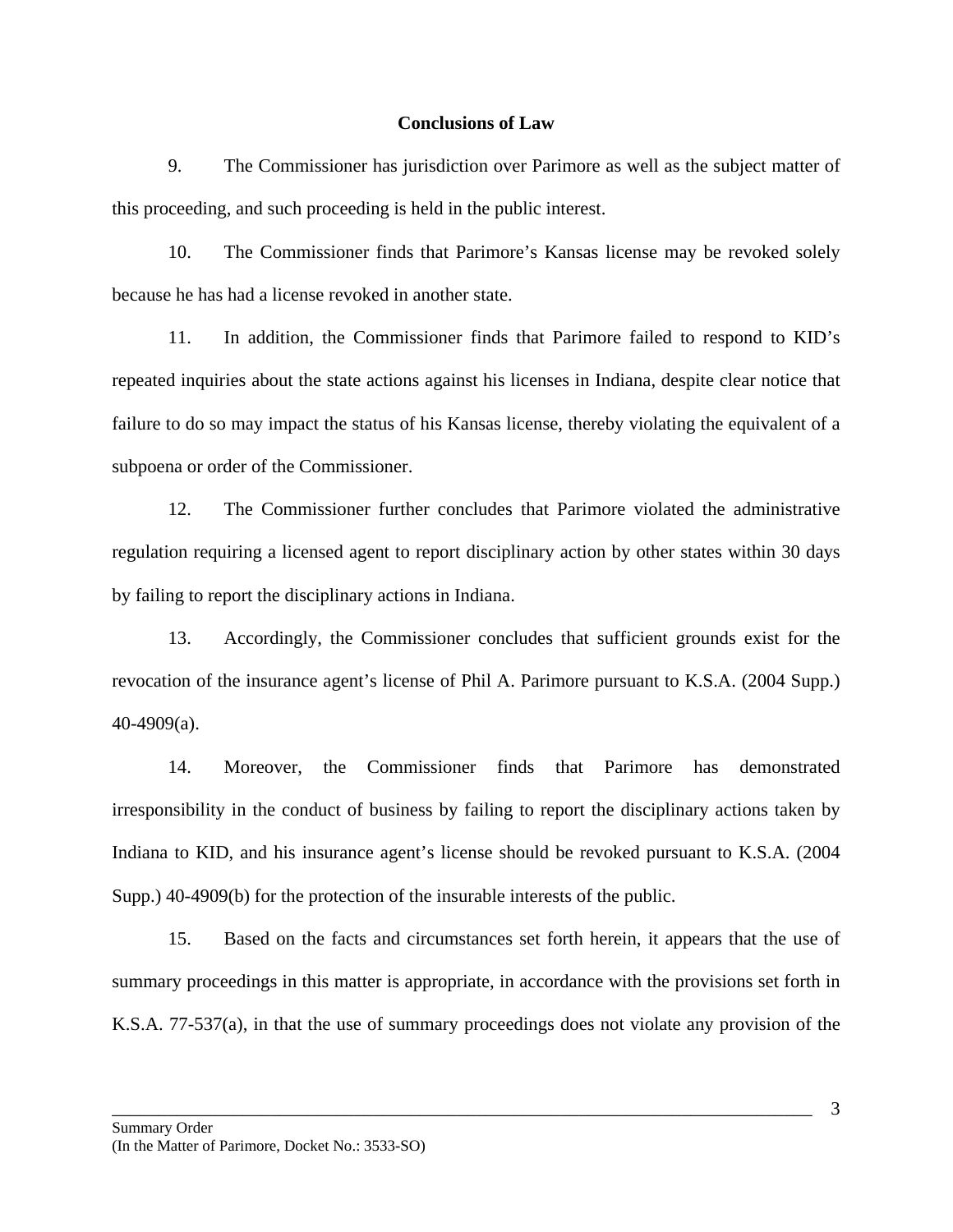law and the protection of the public interest does not require the KID to give notice and opportunity to participate to persons other than Phil A. Parimore.

**IT IS THEREFORE ORDERED BY THE COMMISSIONER OF INSURANCE THAT** the Kansas non-resident insurance agent's license of Phil A. Parimore is hereby **REVOKED**.

#### **Notice and Opportunity for Hearing**

Phil A. Parimore, within fifteen (15) days of service of this Summary Order, may file with the KID written request for a hearing on this Summary Order, as provided by K.S.A. 77- 542. In the event a hearing is requested, such request should be directed to John W. Campbell, General Counsel, Kansas Insurance Department, 420 S.W. 9<sup>th</sup> Street, Topeka, KS 66612.

 Any costs incurred as a result of conducting any administrative hearing shall be assessed against the agent/agency who is the subject of the hearing as provided by K.S.A. 40-4909(f). Costs shall include witness fees, mileage allowances, any costs associated with the reproduction of documents which become part of the hearing record, and the expense of making a record of the hearing.

If a hearing is not requested, this summary order shall become effective as a Final Order, without further notice, upon the expiration of the fifteen-day period for requesting a hearing. The Final Order will constitute final agency action in this matter.

In the event the Petitioner files a petition for judicial review, the agency officer designated pursuant to K.S.A. 77-613(e) to receive service of a petition for judicial review on behalf of the KID is John W. Campbell, General Counsel, Kansas Insurance Department, 420 S.W.  $9^{th}$  St., Topeka, KS 66612-1678.